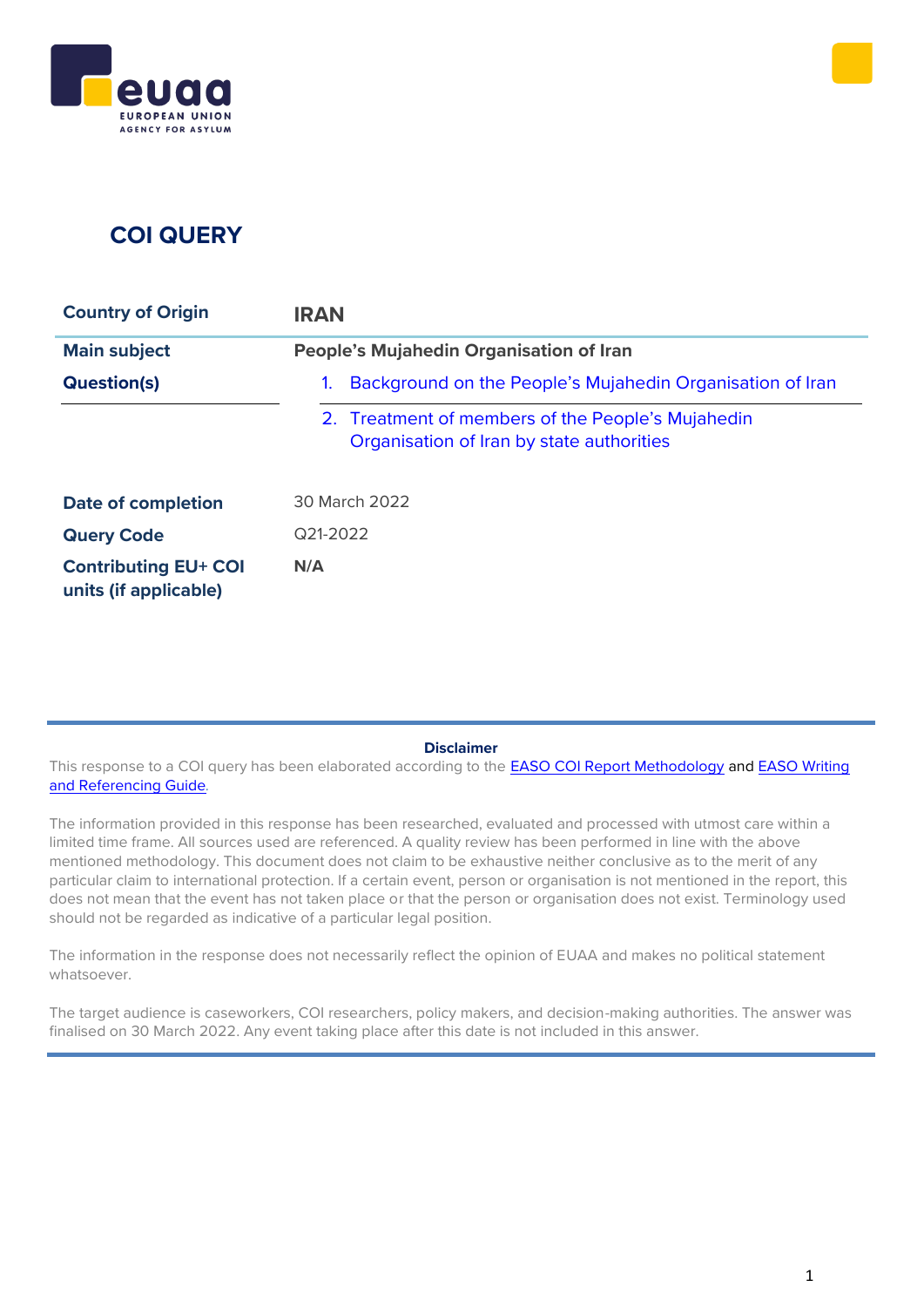



# **COI QUERY RESPONSE – Iran**

### **The People's Mujahedin Organisation of Iran**

#### <span id="page-1-0"></span>**1. Background on the People's Mujahedin Organisation of Iran**

The People's Mujahedin Organisation of Iran (PMOI)<sup>1</sup> is also known as Mujahideen-e Khalq<sup>2</sup> (MEK)<sup>3</sup> in Farsi.<sup>4</sup> The group was founded in 1965<sup>5</sup>, originally as an opposition Islamist-Marxist student militia group $^6$  which 'described itself as belonging to "democratic and secular Islam". $^7$ The PMOI/MEK is an opposition movement in exile<sup>8</sup> which firstly moved to France in 1981, then in Eastern Iraq (1986) and in mid-2014 'some 3,000 MEK members resided at Camp Hurriya (Liberty) near Baghdad'.<sup>9</sup> In 2016, the group 'moved' to Albania.<sup>10</sup> An article dated 2018 stated that the PMOI/MEK's base in the north-west Albania numbered 2 300 members.<sup>11</sup> It is characterised as 'the most prominent political exile group'.<sup>12</sup> The organisation is 'committed to the overthrow of the Islamic Republic<sup>'13</sup> and 'the Iranian regime'.<sup>14</sup>

During the 1970s, and especially during 1979, the group fought against the Shah<sup>15</sup> and opposed 'to the rule of Shah Mohammad Reza Pahlavi'.<sup>16</sup> In those years, the PMOI/MEK started targeting 'foreign and domestic supporters of the monarchy'.<sup>17</sup> The PMOI/MEK supported Irag and Saddam Hussein during the eight-year war between Iran and Iraq and therefore was

<sup>4</sup> France 24, The People's Mujahedin: Iran's exiled opposition, 10 August 2021, [url](https://www.france24.com/en/live-news/20210810-the-people-s-mujahedin-iran-s-exiled-opposition)

<sup>&</sup>lt;sup>1</sup> RFI, The People's Mujahedin: Iran's exiled opposition, 10 August 2021, [url;](https://www.rfi.fr/en/the-people-s-mujahedin-iran-s-exiled-opposition) PMOI, A primer on the history of the People's Mojahedin Organization of Iran, n.d., [url](https://english.mojahedin.org/a-primer-on-the-history-of-the-peoples-mojahedin-organization-of-iran/)

 $<sup>2</sup>$  For ease of reference, the abbreviation PMOI/MEK will be used throughout this document. The abbreviations MEK</sup> or PMOI will only be used whenever a direct quoted source uses such variations.

<sup>&</sup>lt;sup>3</sup> BBC, Who are the Iranian dissident group MEK?, 30 October 2015, [url;](https://www.bbc.com/news/world-middle-east-34677211) Guardian (The), Terrorists, cultists -or champions of Iranian democracy? The wild story of the MEK, 9 November 2018[, url](https://www.theguardian.com/news/2018/nov/09/mek-iran-revolution-regime-trump-rajavi)

<sup>5</sup> NCR-IRAN, The People's Mojahedin Organization of Iran (Mujahedin-e Khalq, MEK, PMOI), n.d., [url](https://www.ncr-iran.org/en/pmoi-mek/)

<sup>&</sup>lt;sup>6</sup> Guardian (The), Terrorists, cultists -or champions of Iranian democracy? The wild story of the MEK, 9 November 2018[, url](https://www.theguardian.com/news/2018/nov/09/mek-iran-revolution-regime-trump-rajavi)

<sup>7</sup> France 24, The People's Mujahedin: Iran's exiled opposition, 10 August 2021, [url](https://www.france24.com/en/live-news/20210810-the-people-s-mujahedin-iran-s-exiled-opposition)

<sup>8</sup> MEI, Competing over Islam: Turkey, Saudi Arabia, and Iran in the Balkans, 11 January 2022[, url](https://www.mei.edu/publications/competing-over-islam-turkey-saudi-arabia-and-iran-balkans)

<sup>&</sup>lt;sup>9</sup> CFR, Mujahadeen-e-Khalq (MEK), 28 July 2014, [url](https://www.cfr.org/backgrounder/mujahadeen-e-khalq-mek)

<sup>&</sup>lt;sup>10</sup> MEI, Competing over Islam: Turkey, Saudi Arabia, and Iran in the Balkans, 11 January 2022[, url;](https://www.mei.edu/publications/competing-over-islam-turkey-saudi-arabia-and-iran-balkans) Guardian (The), Terrorists, cultists -or champions of Iranian democracy? The wild story of the MEK, 9 November 2018, [url;](https://www.theguardian.com/news/2018/nov/09/mek-iran-revolution-regime-trump-rajavi) PMOI, A primer on the history of the People's Mojahedin Organization of Iran, n.d., [url](https://english.mojahedin.org/a-primer-on-the-history-of-the-peoples-mojahedin-organization-of-iran/)

<sup>11</sup> Guardian (The), Terrorists, cultists -or champions of Iranian democracy? The wild story of the MEK, 9 November 2018[, url](https://www.theguardian.com/news/2018/nov/09/mek-iran-revolution-regime-trump-rajavi)

<sup>&</sup>lt;sup>12</sup> Australia, DFAT, Country Information Report, Iran, 14 April 2020, [url,](https://www.dfat.gov.au/sites/default/files/country-information-report-iran.pdf) p. 38

<sup>&</sup>lt;sup>13</sup> Australia, DFAT, Country Information Report, Iran, 14 April 2020[, url,](https://www.dfat.gov.au/sites/default/files/country-information-report-iran.pdf) p. 38

<sup>&</sup>lt;sup>14</sup> RFE/RL, Iran Resorts To 'Maximum Repression' In Fighting Perceived Domestic Threats, 12 September 2019[, url](https://www.rferl.org/a/iran-resorts-to-maximum-repression-in-fighting-perceived-domestic-threats/30161191.html) <sup>15</sup> BBC, Who are the Iranian dissident group MEK?, 30 October 2015, [url;](https://www.bbc.com/news/world-middle-east-34677211) Middle Est Eye, How Iranian MEK went from US terror list to halls of Congress, 17 July 2019, [url](https://www.middleeasteye.net/big-story/Iranian-MEK-US-terror-list-halls-congress-PMOI-Iran)

<sup>&</sup>lt;sup>16</sup> Middle Est Eye, How Iranian MEK went from US terror list to halls of Congress, 17 July 2019, [url](https://www.middleeasteye.net/big-story/Iranian-MEK-US-terror-list-halls-congress-PMOI-Iran)

<sup>&</sup>lt;sup>17</sup> Donahue, C., Profiles: Iranian Opposition Groups, USIP, 2 July 2020[, url](https://iranprimer.usip.org/blog/2020/jul/02/profiles-iranian-opposition-groups)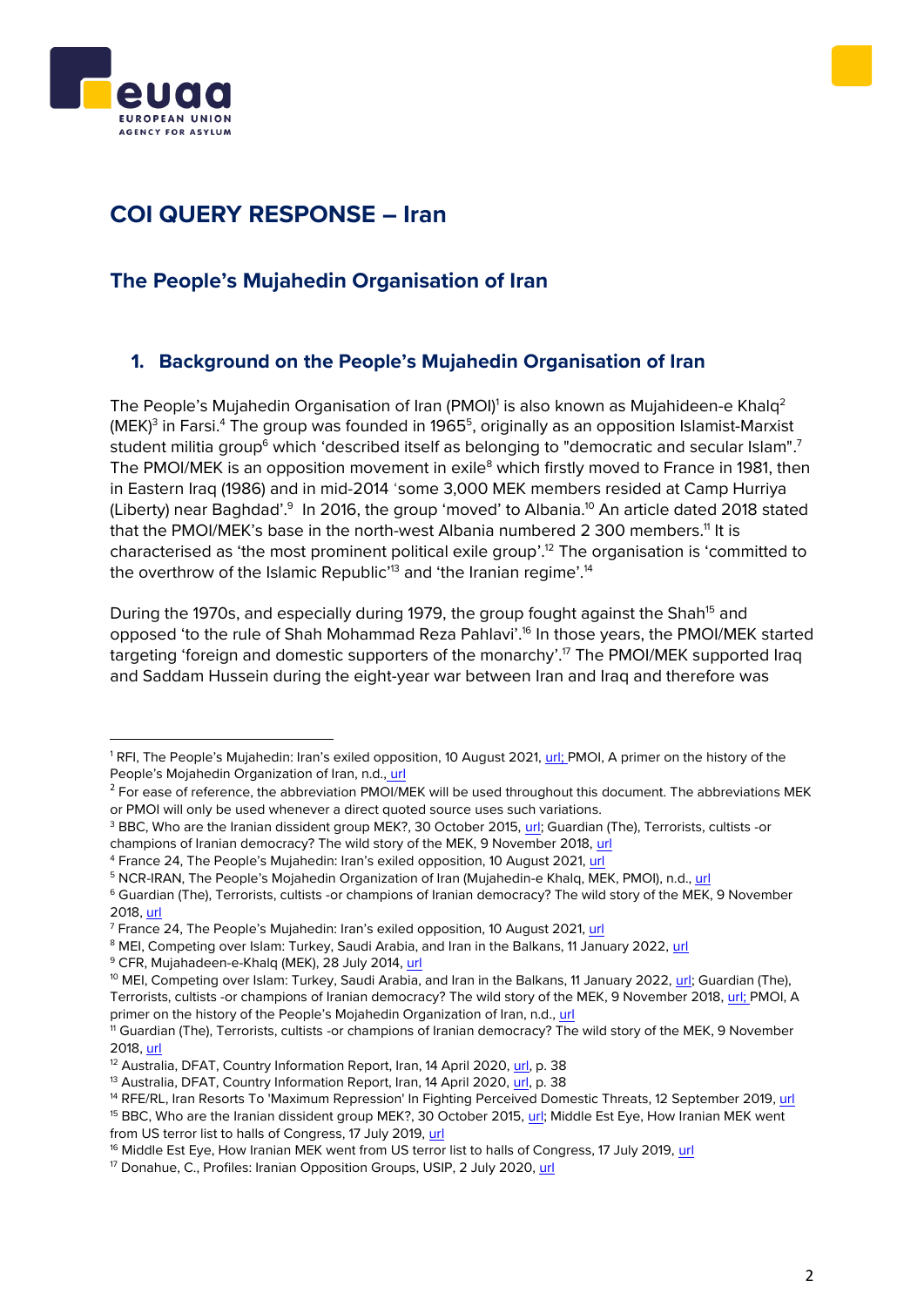'denounced as traitors<sup>18</sup> and classified as a 'terrorist organization'<sup>19</sup> by Iran. The group was listed as a foreign terrorist organisation by the United States of America (USA)<sup>20</sup> but in September 2012, PMOI/MEK and 'its aliases' were removed from the Foreign Terrorist Organization (FTO) $^{21}$  as the group renounced to the use of violence. $^{22}$ 

Sources indicated that the National Council of Resistance of Iran (NCRI), an umbrella group also comprising of the PMOI/MEK<sup>23</sup>, and created in France<sup>24</sup>, is the political wing of the PMOI/MEK. <sup>25</sup> Specifically,

'In the early 1980s, the MEK united opposition groups under the National Council of Resistance of Iran (NCRI), an umbrella movement with a parliament based in Paris. Beginning in 1985, the MEK – under Massoud and Maryam Rajavi—gradually took control of the NCRI and converted a movement originally made up of diverse opposition groups into an MEK subsidiary. The NCRI parliament also came under their control.'<sup>26</sup>

According to sources, on January 2022, the exiled group hacked television channels and a radio station that are under the control of Iran's state broadcaster.<sup>27</sup>

The PMOI/MEK has female members, however it is not described as 'a champion for women's rights'<sup>28</sup> while the women who reside at the MEK's Albanian camp 'are allegedly forced to wear headscarves'.<sup>29</sup>

#### <span id="page-2-0"></span>**2. Treatment of members of the People's Mujahedin Organisation of Iran by state authorities**

For information regarding treatment of political opponents, journalists and activists by state authorities, please see the EUAA COI Query Response [Political opponents, journalists,](https://coi.euaa.europa.eu/administration/easo/PLib/2022_03_Q11_EUAA_COI_Query_Response_Iran_Treatment_of_opponents.pdf)  [activists](https://coi.euaa.europa.eu/administration/easo/PLib/2022_03_Q11_EUAA_COI_Query_Response_Iran_Treatment_of_opponents.pdf) published on 4 March 2022.

The Australian DFAT report stated that:

<sup>25</sup> RFE/RL, Khamenei Hails Iran Vote After Presidential Race Called for Hard-Liner Raisi, 19 June 2021, [url;](https://www.rferl.org/a/iran-raisi-election-rivals-concede/31315773.html) France 24, The People's Mujahedin: Iran's exiled opposition, 10 August 2021, [url;](https://www.france24.com/en/live-news/20210810-the-people-s-mujahedin-iran-s-exiled-opposition) Open Secrets, Filings reveal Iranian





<sup>&</sup>lt;sup>18</sup> RFI, The People's Mujahedin: Iran's exiled opposition, 10 August 2021, url;

<sup>19</sup> DW, Where is the Iranian opposition?, 6 February 2020, [url](https://www.dw.com/en/where-is-the-iranian-opposition/a-52277400)

<sup>&</sup>lt;sup>20</sup> Bloomberg, Iran State Tv Says Exiled Dissidents Hacked Live Broadcasts, 27 January 2022[, url](https://www.bloomberg.com/news/articles/2022-01-27/iran-state-tv-says-exiled-dissidents-briefly-hacked-broadcasts)

<sup>&</sup>lt;sup>21</sup> USDOS, Office of the Spokesperson, Delisting of the Mujahedin-e Khalq, 28 September 2012, [url](https://2009-2017.state.gov/r/pa/prs/ps/2012/09/198443.htm)

<sup>&</sup>lt;sup>22</sup> Donahue, C., Profiles: Iranian Opposition Groups, USIP, 2 July 2020, [url](https://iranprimer.usip.org/blog/2020/jul/02/profiles-iranian-opposition-groups)

<sup>&</sup>lt;sup>23</sup> RFE/RL, Facebook Says It Removed Accounts Tied To Exile Group Opposed To Iranian Government, 7 April 2021, [url](https://www.rferl.org/a/iran-facebook-mek-fake-accounts-removed/31190764.html)

 $\frac{1}{24}$  France 24, The People's Mujahedin: Iran's exiled opposition, 10 August 2021, *[url](https://www.france24.com/en/live-news/20210810-the-people-s-mujahedin-iran-s-exiled-opposition)* 

dissident group's foreign influence operation to push for regime change, 20 June 2019, [url](https://www.opensecrets.org/news/2019/06/filings-reveal-iranian-dissident-groups-foreign-influence-operation-to-push-for-regime-change/)

<sup>&</sup>lt;sup>26</sup> Donahue, C., Profiles: Iranian Opposition Groups, USIP, 2 July 2020, [url](https://iranprimer.usip.org/blog/2020/jul/02/profiles-iranian-opposition-groups)

<sup>&</sup>lt;sup>27</sup> Bloomberg, Iran State Tv Says Exiled Dissidents Hacked Live Broadcasts, 27 January 2022[, url;](https://www.bloomberg.com/news/articles/2022-01-27/iran-state-tv-says-exiled-dissidents-briefly-hacked-broadcasts) Times of Israel (The), Dissidents hack Iran state TV, call for Khamenei's death, 27 January 2022, [url](https://www.timesofisrael.com/dissidents-hack-iran-state-tv-broadcast-call-for-khameneis-death/)

<sup>&</sup>lt;sup>28</sup> New York Times (The), The Middle-Class Women of Iran Are Disappearing, 30 March 2021[, url](https://www.nytimes.com/2021/03/27/opinion/sunday/iran-sanctions-women.html)

<sup>&</sup>lt;sup>29</sup> Spiegel, The Cult-Like Group Fighting Iran, 18 February 2019[, url](https://www.spiegel.de/international/world/people-s-mujahedin-and-its-quiet-war-against-iran-a-1253507.html)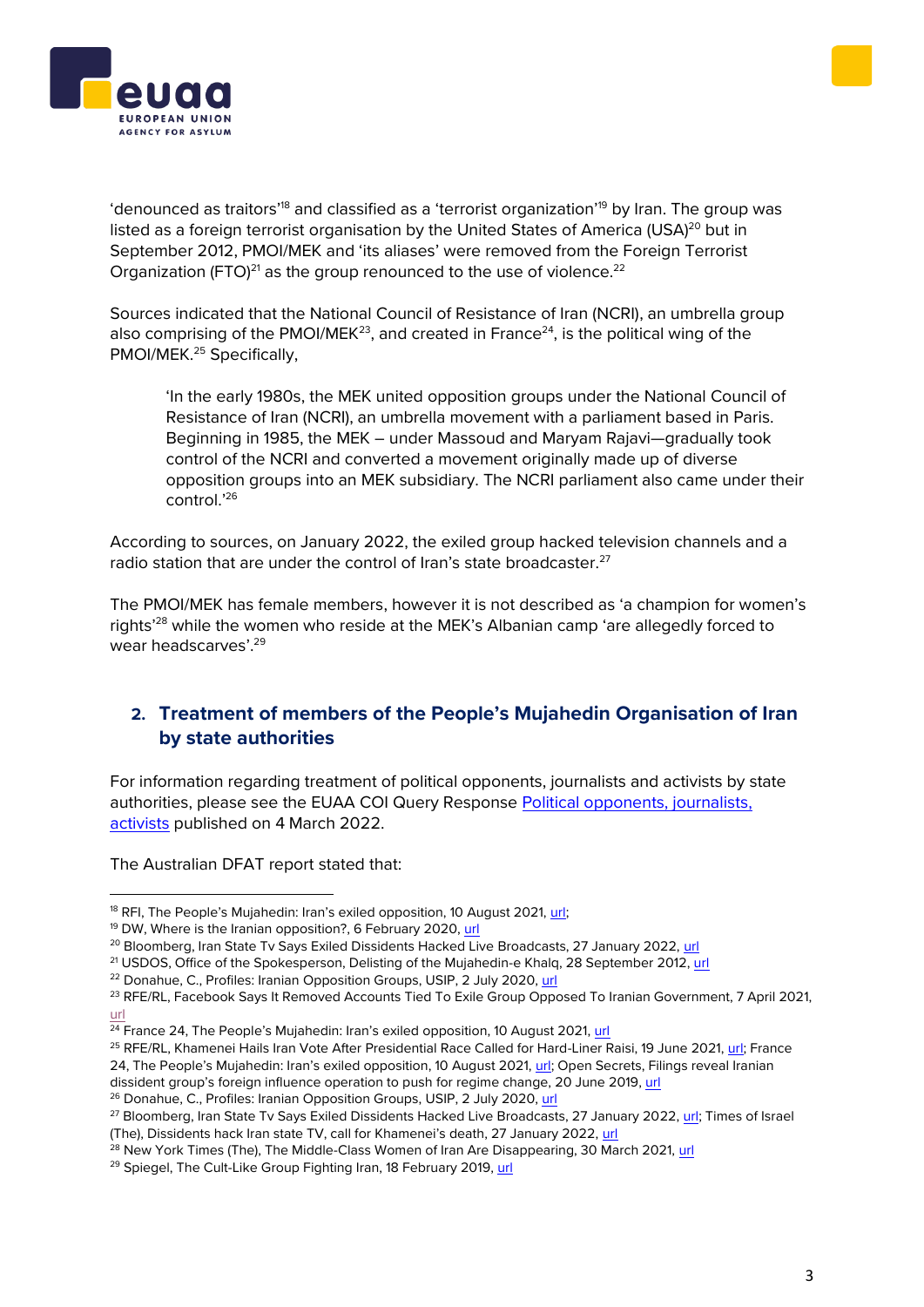



'In 1988, Ayatollah Khomeini issued a fatwa decreeing apostasy a legitimate reason to execute MeK members, leading to the execution of at least 3,000 MeK prisoners (a conservative estimate). Most MeK prisoners who escaped execution have reportedly renounced their membership in exchange for easier conditions of detention, or have subsequently been released from prison'.<sup>30</sup>

The 2020 COI report published by the Danish Immigration Service (DIS), and covering the 2019 protests in Iran, referenced an Iranian journalist stating that 'those condemned to death have in broad terms officially been accused of being in contact with and engaged in armed fighting for Mujahedin-e Khalq'.<sup>31</sup> Specifically, in November 2019 mass protests took place in Iran after the increase in the price of gasoline.<sup>32</sup> According to a source interviewed by DIS, during those protests, various protesters were arrested and some of them were sentenced to death while 'those condemned to death have in broad terms officially been accused of being in contact with and engaged in armed fighting for Mujahedin-e Khalq'.<sup>33</sup>

The Australian DFAT report on Iran stated that 'the government systematically dismantled opposition political organisations in the years following the Islamic Revolution, notably the Mojahedin-e Khalq Organisation of Iran'.<sup>34</sup>

In July 2020, members of the PMOI/MEK were arrested and detained 'in the southwestern city of Shiraz' by the Islamic Revolutionary Guard Corps (IRGC).<sup>35</sup>

During April 2021, Facebook announced that they had removed 'hundreds of fake accounts' linked to the exiled group for posting 'content critical of Iran's government'.<sup>36</sup> On the other hand, the NCRI supported that no account affiliated to them or PMOI/MEK has been deleted.<sup>37</sup>

A study published in 2021 by Freedom House provided information about the assassination of a former member of the MEK, outside Iran. The same source reported that, 'since 2014, the [Iranian] regime has been linked to five assassinations or assassination attempts in three countries, and plots were thwarted in at least two others'. According to the aforementioned report, in December 2015, a refugee living in Netherlands since 1981 was shot outside his home. The man was accused by the Iranian authorities 'of being responsible for a 1981 bombing in Iran that was carried out by the Mujahedin-e Khalq (MEK)'.<sup>38</sup> During July 2018, a diplomat and three other Iranians were arrested by the Belgian authorities for planning to bomb a meeting of the NCRI in Paris, France.<sup>39</sup>

<sup>30</sup> Australia, DFAT, Country Information Report, Iran, 14 April 2020, [url,](https://www.dfat.gov.au/sites/default/files/country-information-report-iran.pdf) p. 38

<sup>&</sup>lt;sup>31</sup> Denmark, DIS, Iran, November 2019 Protests, July 2020[, url,](https://www.nyidanmark.dk/-/media/Files/US/Landenotater/COI_brief_report_iran_nov_2019_protest_july_2020.pdf?la=en-GB&hash=D903D38A92F9AF9626A35F2CF6DD16A744BF81FB) p. 26

<sup>&</sup>lt;sup>32</sup> New York Times (The), Protests Incited By Gas Price Hike Grip Iran, 16 November 2019, [url](https://www.nytimes.com/2019/11/16/world/middleeast/iran-gas-price.html)

<sup>33</sup> Denmark, DIS, Iran, November 2019 Protests, July 2020, [url,](https://www.nyidanmark.dk/-/media/Files/US/Landenotater/COI_brief_report_iran_nov_2019_protest_july_2020.pdf?la=en-GB&hash=D903D38A92F9AF9626A35F2CF6DD16A744BF81FB) p. 26

<sup>&</sup>lt;sup>34</sup> Australia, DFAT, Country Information Report, Iran, 14 April 2020, [url,](https://www.dfat.gov.au/sites/default/files/country-information-report-iran.pdf) p. 38

<sup>&</sup>lt;sup>35</sup> RFE/RL, Iran Vows To 'Deal Decisively' With Protests, 17 July 2020, [url](https://www.rferl.org/a/iran-vows-to-deal-decisively-with-protests/30733815.html)

<sup>&</sup>lt;sup>36</sup> RFE/RL, Facebook Says It Removed Accounts Tied To Exile Group Opposed To Iranian Government, 7 April 2021, [url](https://www.rferl.org/a/iran-facebook-mek-fake-accounts-removed/31190764.html)

<sup>37</sup> MEK-IRAN, MEK IRAN: No Social Media Affiliated With Iranian Resistance Have Been Removed, 7 April 2021[, url](https://mek-iran.com/2021/04/07/mek-iran-no-social-media-affiliated-with-iranian-resistance-have-been-removed/)

<sup>38</sup> Schenkkan, N., and Linzer, I., Out of Sight, Not Out of Reach, Freedom House, 3 February 2021[, url,](https://freedomhouse.org/sites/default/files/2021-02/Complete_FH_TransnationalRepressionReport2021_rev020221.pdf) p. 36

<sup>&</sup>lt;sup>39</sup> Reuters, Iran diplomat among six arrested over suspected plot against opposition meeting, 2 July 2018, [url](https://www.reuters.com/article/us-europe-attacks-belgium-iran-idUSKBN1JS1C3)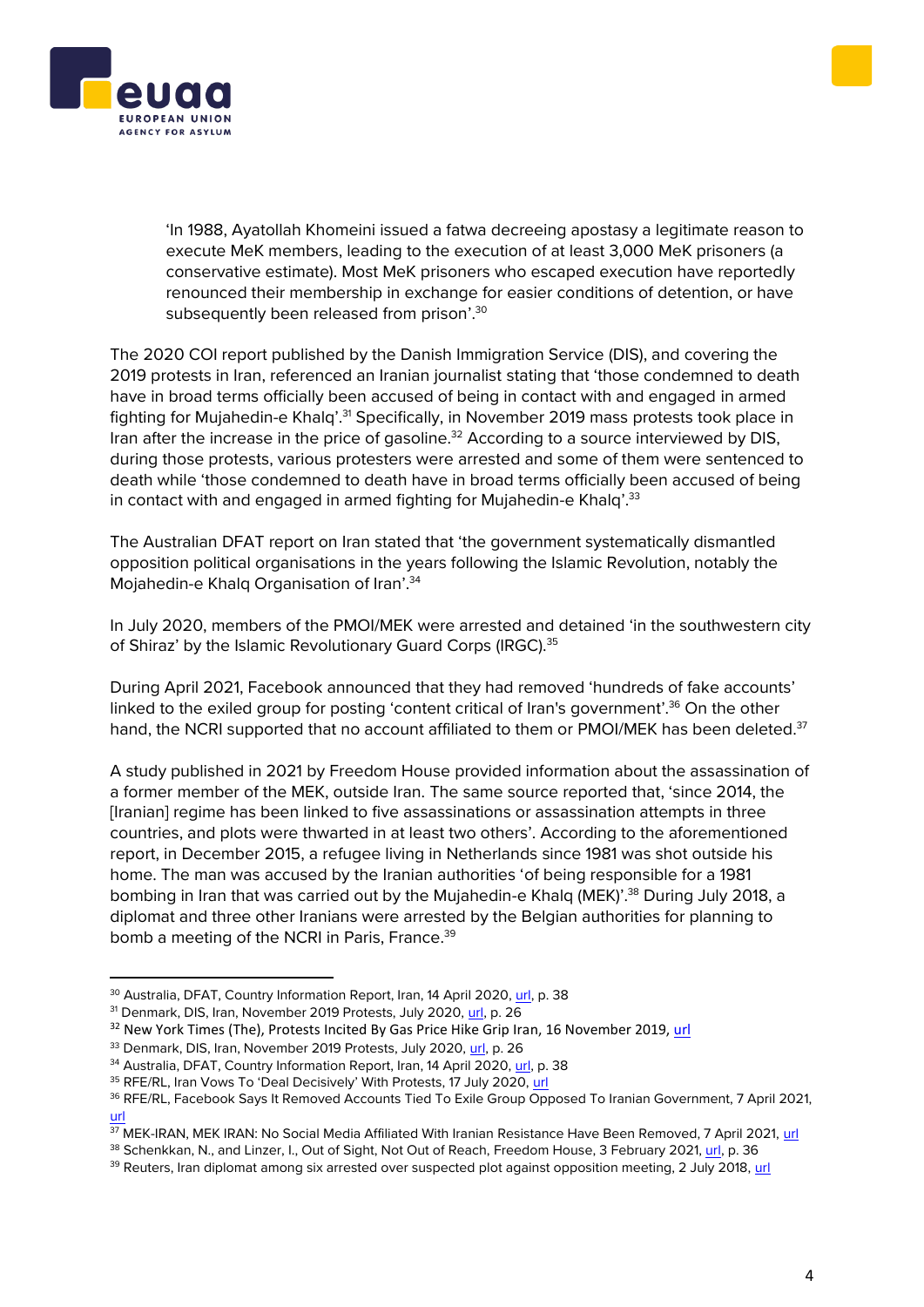



# **SOURCES USED**

Australia, DFAT (Department of Foreign Affairs and Trade), Country Information Report, Iran, 14 April 2020, [https://www.dfat.gov.au/sites/default/files/country-information-report-iran.pdf,](https://www.dfat.gov.au/sites/default/files/country-information-report-iran.pdf) accessed 28 March 2022

BBC, Who are the Iranian dissident group MEK?, 30 October 2015, [https://www.bbc.com/news/world-middle-east-34677211,](https://www.bbc.com/news/world-middle-east-34677211) accessed 22 March 2022

Bloomberg, Iran State Tv Says Exiled Dissidents Hacked Live Broadcasts, 27 January 2022, [https://www.bloomberg.com/news/articles/2022-01-27/iran-state-tv-says-exiled-dissidents](https://www.bloomberg.com/news/articles/2022-01-27/iran-state-tv-says-exiled-dissidents-briefly-hacked-broadcasts)[briefly-hacked-broadcasts,](https://www.bloomberg.com/news/articles/2022-01-27/iran-state-tv-says-exiled-dissidents-briefly-hacked-broadcasts) accessed 28 March 2022

CFR (Council on Foreign Relations), Mujahadeen-e-Khalq (MEK), 28 July 2014, [https://www.cfr.org/backgrounder/mujahadeen-e-khalq-mek,](https://www.cfr.org/backgrounder/mujahadeen-e-khalq-mek) accessed 22 March 2022

Denmark, DIS (Danish Immigration Service), Iran, November 2019 Protests, July 2020, [https://www.nyidanmark.dk/-](https://www.nyidanmark.dk/-/media/Files/US/Landenotater/COI_brief_report_iran_nov_2019_protest_july_2020.pdf?la=en-GB&hash=D903D38A92F9AF9626A35F2CF6DD16A744BF81FB) [/media/Files/US/Landenotater/COI\\_brief\\_report\\_iran\\_nov\\_2019\\_protest\\_july\\_2020.pdf?la=en](https://www.nyidanmark.dk/-/media/Files/US/Landenotater/COI_brief_report_iran_nov_2019_protest_july_2020.pdf?la=en-GB&hash=D903D38A92F9AF9626A35F2CF6DD16A744BF81FB) [-GB&hash=D903D38A92F9AF9626A35F2CF6DD16A744BF81FB,](https://www.nyidanmark.dk/-/media/Files/US/Landenotater/COI_brief_report_iran_nov_2019_protest_july_2020.pdf?la=en-GB&hash=D903D38A92F9AF9626A35F2CF6DD16A744BF81FB) accessed 28 March 2022

Donahue, C., Profiles: Iranian Opposition Groups, Iran Primer (The), United States Institute of Peace (USIP), 2 July 2020, [https://iranprimer.usip.org/blog/2020/jul/02/profiles-iranian](https://iranprimer.usip.org/blog/2020/jul/02/profiles-iranian-opposition-groups)[opposition-groups,](https://iranprimer.usip.org/blog/2020/jul/02/profiles-iranian-opposition-groups) accessed 29 March 2022

DW (Deutsche Welle), Where is the Iranian opposition?, 6 February 2020, [https://www.dw.com/en/where-is-the-iranian-opposition/a-52277400,](https://www.dw.com/en/where-is-the-iranian-opposition/a-52277400) accessed 22 March 2022

France 24, The People's Mujahedin: Iran's exiled opposition, 10 August 2021, [https://www.france24.com/en/live-news/20210810-the-people-s-mujahedin-iran-s-exiled](https://www.france24.com/en/live-news/20210810-the-people-s-mujahedin-iran-s-exiled-opposition)[opposition,](https://www.france24.com/en/live-news/20210810-the-people-s-mujahedin-iran-s-exiled-opposition) 22 March 2022

Guardian (The), Terrorists, cultists -or champions of Iranian democracy? The wild story of the MEK, 9 November 2018, [https://www.theguardian.com/news/2018/nov/09/mek-iran-revolution](https://www.theguardian.com/news/2018/nov/09/mek-iran-revolution-regime-trump-rajavi)[regime-trump-rajavi,](https://www.theguardian.com/news/2018/nov/09/mek-iran-revolution-regime-trump-rajavi) accessed 22 March 2022

MEI (Middle East Institute), Competing over Islam: Turkey, Saudi Arabia, and Iran in the Balkans, 11 January 2022, [https://www.mei.edu/publications/competing-over-islam-turkey](https://www.mei.edu/publications/competing-over-islam-turkey-saudi-arabia-and-iran-balkans)[saudi-arabia-and-iran-balkans,](https://www.mei.edu/publications/competing-over-islam-turkey-saudi-arabia-and-iran-balkans) accessed 22 March 2022

MEK-IRAN, MEK IRAN: No Social Media Affiliated With Iranian Resistance Have Been Removed, 7 April 2021, [https://mek-iran.com/2021/04/07/mek-iran-no-social-media-affiliated](https://mek-iran.com/2021/04/07/mek-iran-no-social-media-affiliated-with-iranian-resistance-have-been-removed/)[with-iranian-resistance-have-been-removed/,](https://mek-iran.com/2021/04/07/mek-iran-no-social-media-affiliated-with-iranian-resistance-have-been-removed/) accessed 22 March 2022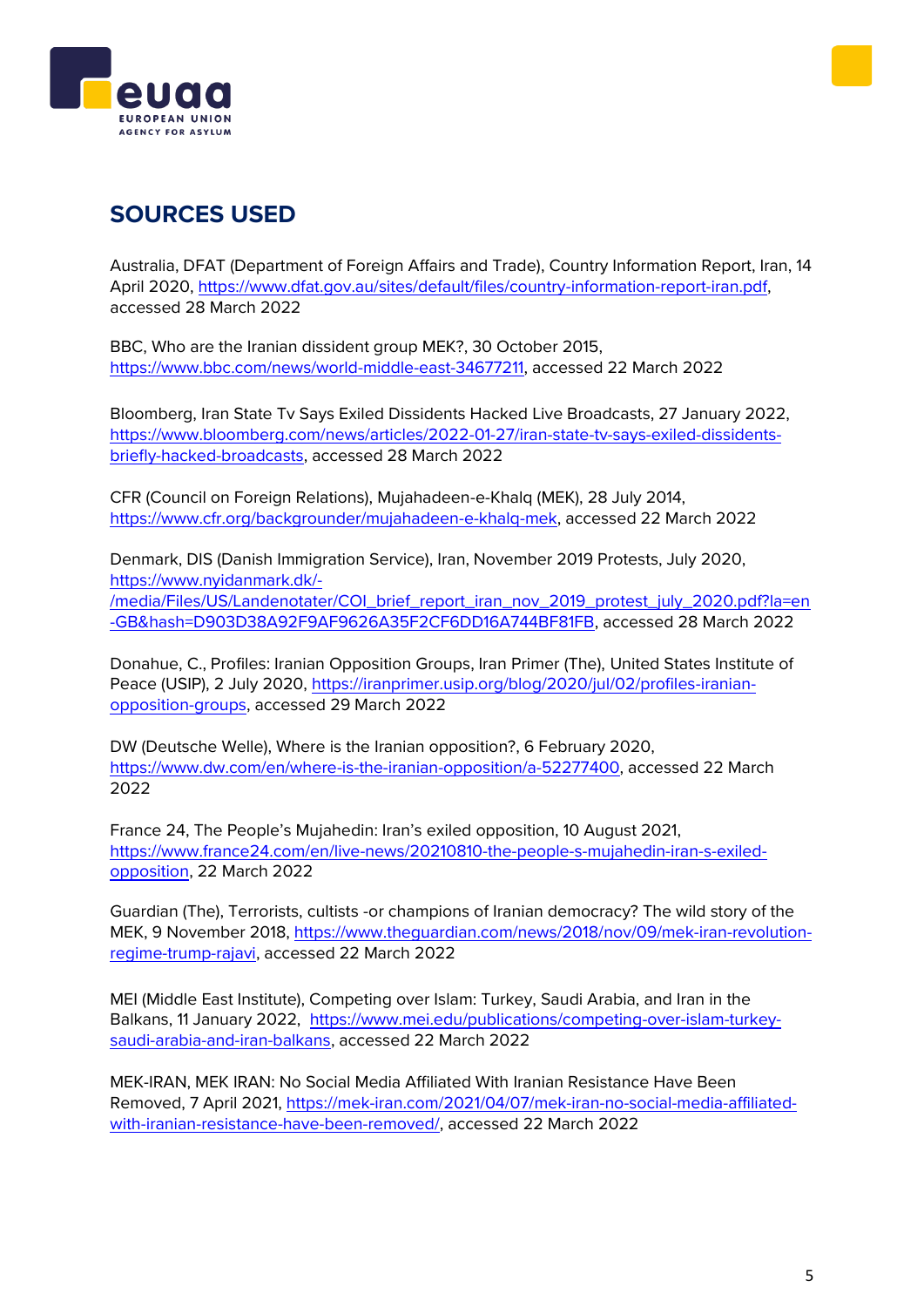



Middle Est Eye, How Iranian MEK went from US terror list to halls of Congress, 17 July 2019, [https://www.middleeasteye.net/big-story/Iranian-MEK-US-terror-list-halls-congress-PMOI-Iran,](https://www.middleeasteye.net/big-story/Iranian-MEK-US-terror-list-halls-congress-PMOI-Iran) accessed 22 March 2022

NCR-IRAN (National Council of Resistance of Iran), The People's Mojahedin Organization of Iran (Mujahedin-e Khalq, MEK, PMOI), n.d., [https://www.ncr-iran.org/en/pmoi-mek/,](https://www.ncr-iran.org/en/pmoi-mek/) accessed 22 March 2022

New York Times (The), Protests Incited By Gas Price Hike Grip Iran, 16 November 2019, [https://www.nytimes.com/2019/11/16/world/middleeast/iran-gas-price.html,](https://www.nytimes.com/2019/11/16/world/middleeast/iran-gas-price.html) accessed 28 March 2022

New York Times (The), The Middle-Class Women of Iran Are Disappearing, 30 March 2021, [https://www.nytimes.com/2021/03/27/opinion/sunday/iran-sanctions-women.html,](https://www.nytimes.com/2021/03/27/opinion/sunday/iran-sanctions-women.html) accessed 22 March 2022

Open Secrets, Filings reveal Iranian dissident group's foreign influence operation to push for regime change, 20 June 2019, [https://www.opensecrets.org/news/2019/06/filings-reveal](https://www.opensecrets.org/news/2019/06/filings-reveal-iranian-dissident-groups-foreign-influence-operation-to-push-for-regime-change/)[iranian-dissident-groups-foreign-influence-operation-to-push-for-regime-change/,](https://www.opensecrets.org/news/2019/06/filings-reveal-iranian-dissident-groups-foreign-influence-operation-to-push-for-regime-change/) accessed 28 March 2022

PMOI (People's Mojahedin Organization of Iran), A primer on the history of the People's Mojahedin Organization of Iran, n.d., [https://english.mojahedin.org/a-primer-on-the-history-of](https://english.mojahedin.org/a-primer-on-the-history-of-the-peoples-mojahedin-organization-of-iran/)[the-peoples-mojahedin-organization-of-iran/,](https://english.mojahedin.org/a-primer-on-the-history-of-the-peoples-mojahedin-organization-of-iran/) accessed 29 March 2022

Reuters, Iran diplomat among six arrested over suspected plot against opposition meeting, 2 July 2018, [https://www.reuters.com/article/us-europe-attacks-belgium-iran-idUSKBN1JS1C3,](https://www.reuters.com/article/us-europe-attacks-belgium-iran-idUSKBN1JS1C3) accessed 29 March 2022

RFE/RL (Radio Free Europe/ Radio Liberty), Iran Resorts To 'Maximum Repression' In Fighting Perceived Domestic Threats, 12 September 2019, [https://www.rferl.org/a/iran-resorts-to](https://www.rferl.org/a/iran-resorts-to-maximum-repression-in-fighting-perceived-domestic-threats/30161191.html)[maximum-repression-in-fighting-perceived-domestic-threats/30161191.html,](https://www.rferl.org/a/iran-resorts-to-maximum-repression-in-fighting-perceived-domestic-threats/30161191.html) accessed 29 March 2022

RFE/RL (Radio Free Europe/ Radio Liberty), Iran Vows To 'Deal Decisively' With Protests, 17 July 2020, [https://www.rferl.org/a/iran-vows-to-deal-decisively-with-protests/30733815.html,](https://www.rferl.org/a/iran-vows-to-deal-decisively-with-protests/30733815.html) accessed 29 March 2022

RFE/RL (Radio Free Europe/ Radio Liberty), Facebook Says It Removed Accounts Tied To Exile Group Opposed To Iranian Government, 7 April 2021, [https://www.rferl.org/a/iran-facebook](https://www.rferl.org/a/iran-facebook-mek-fake-accounts-removed/31190764.html)[mek-fake-accounts-removed/31190764.html,](https://www.rferl.org/a/iran-facebook-mek-fake-accounts-removed/31190764.html) accessed 22 March 2022

RFE/RL (Radio Free Europe/ Radio Liberty), Khamenei Hails Iran Vote After Presidential Race Called for Hard-Liner Raisi, 19 June 2021, [https://www.rferl.org/a/iran-raisi-election-rivals](https://www.rferl.org/a/iran-raisi-election-rivals-concede/31315773.html)[concede/31315773.html,](https://www.rferl.org/a/iran-raisi-election-rivals-concede/31315773.html) accessed 28 March 2022

RFI (Radio France Internationale), The People's Mujahedin: Iran's exiled opposition, 10 August